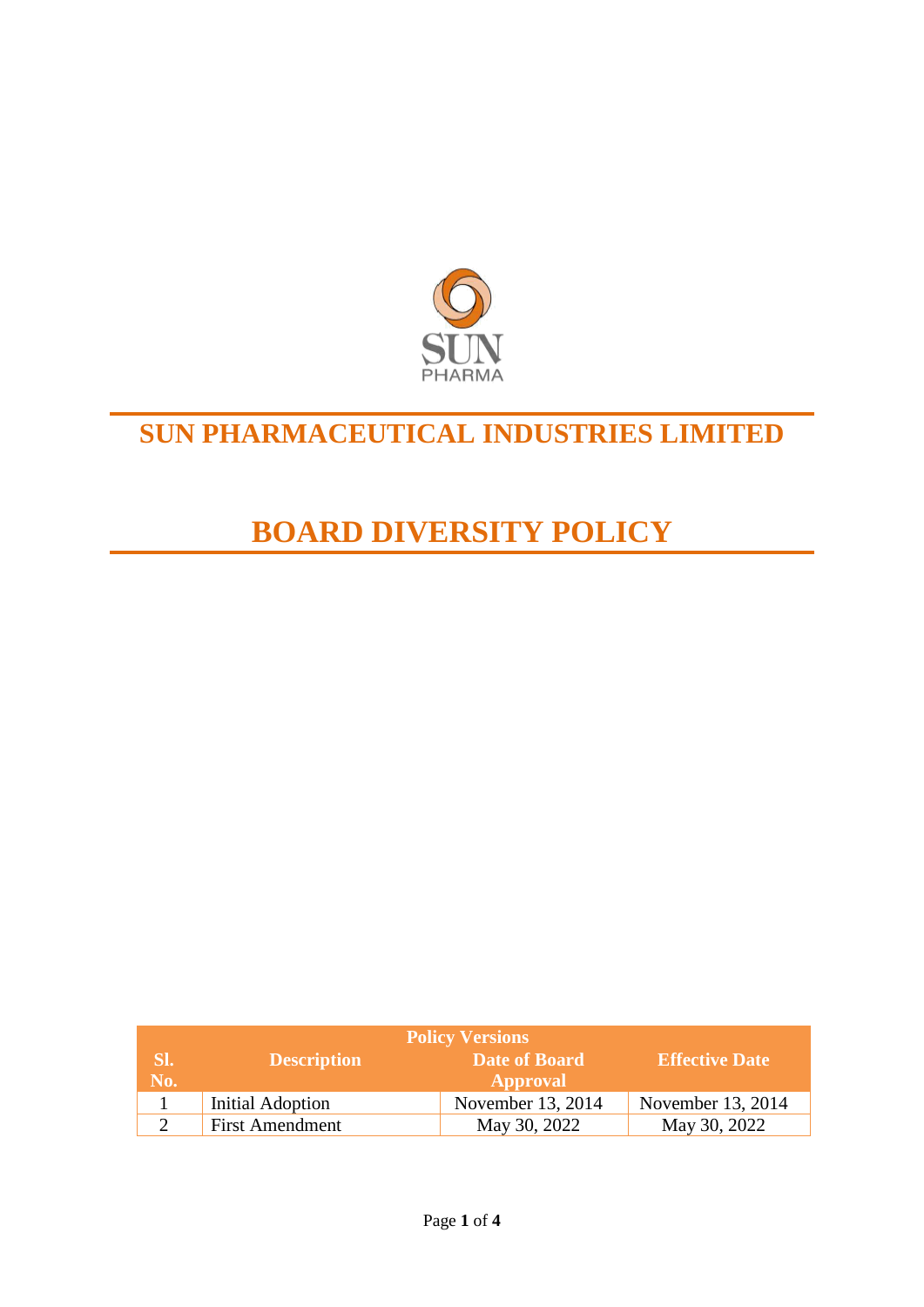### **INDEX**

| <b>Sl. No.</b> | <b>Section</b>                    | Page No. |
|----------------|-----------------------------------|----------|
|                | Policy Objective                  |          |
| $\overline{2}$ | <b>Diversity Attributes</b>       | 3        |
| 3              | Policy Application and Governance |          |
| 4              | <b>Policy Review</b>              |          |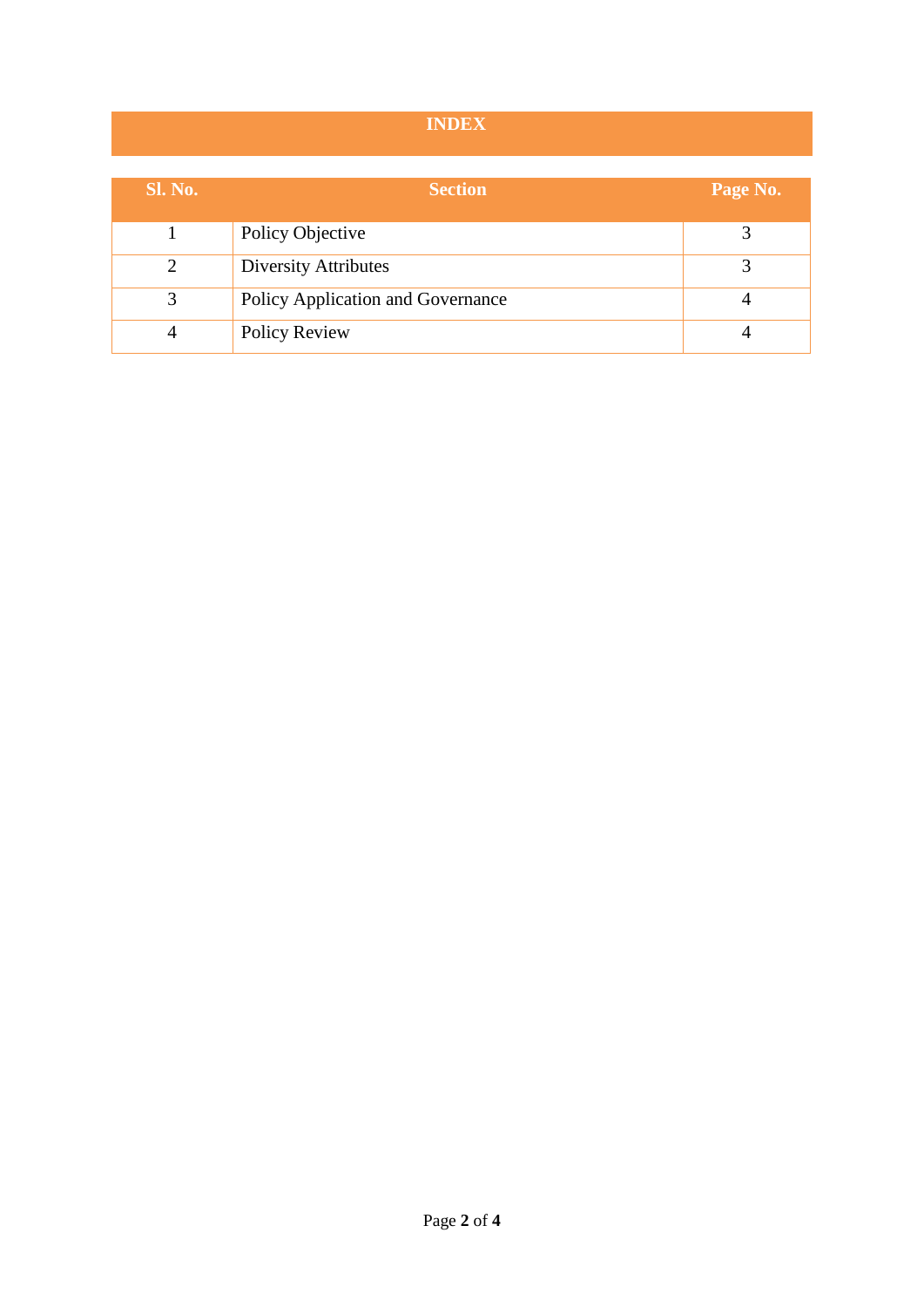## **POLICY OBJECTIVE**

In a dynamic global business environment, diversity of the Board is key to achieve sustainable growth that can generate value for stakeholders. Various studies conducted globally suggest that diverse boards are essential for the successful performance of the Company. Diverse boards drive innovation and encourage sustainability, along with supporting high performing talent and focused risk management. Diverse board directly contribute to the following:

- Superior knowledge of the core business and other associated areas related to the business leads for charting the path for growth
- Increase the accountability of the management which results into superior performance.
- Increase shareholder and stakeholder value as they help drive sustainable development; and
- Increased visibility and participation of the Board of Directors helps in ensuring consistent oversight across business and ESG performance.

Accordingly, the Board Diversity Policy ('Policy') lays down the guidance on key parameters and attributes that shall be considered to achieve diversity of the Board of Directors.

### **2 DIVERSITY ATTRIBUTES**

Primary Diversity attributes include age, gender, board experience and behavioral/ personality aspects such as independence of judgment, genuine interest, interpersonal skills and effective communication, active participation etc.

Apart from the primary attributes as mentioned above, in view of the Company's Business Strategy and Objectives, following are the broad areas under which additional attributes shall be identified.

- 1. Core Business of the Company Domain knowledge, Global Exposure, M&As, Cost Management and Optimization.
- 2. Enhancing Shareholder Value General Management Skills, understanding and knowledge of finance, Risk Management, Technology and Cyber Security.
- 3. People Aspects Experience in People Skills, Talent Management, Performance Management, Compensation, Succession Planning
- 4. Governance Ethics and Compliance Demonstrated high standards in Corporate Governance, Corporate Social Responsibility, Vigil Mechanism, Environment, Health, Safety and Sustainability.
- 5. Behavioral/ Personality traits such as integrity, inquisitiveness, participation, communication and inter-personal skills.